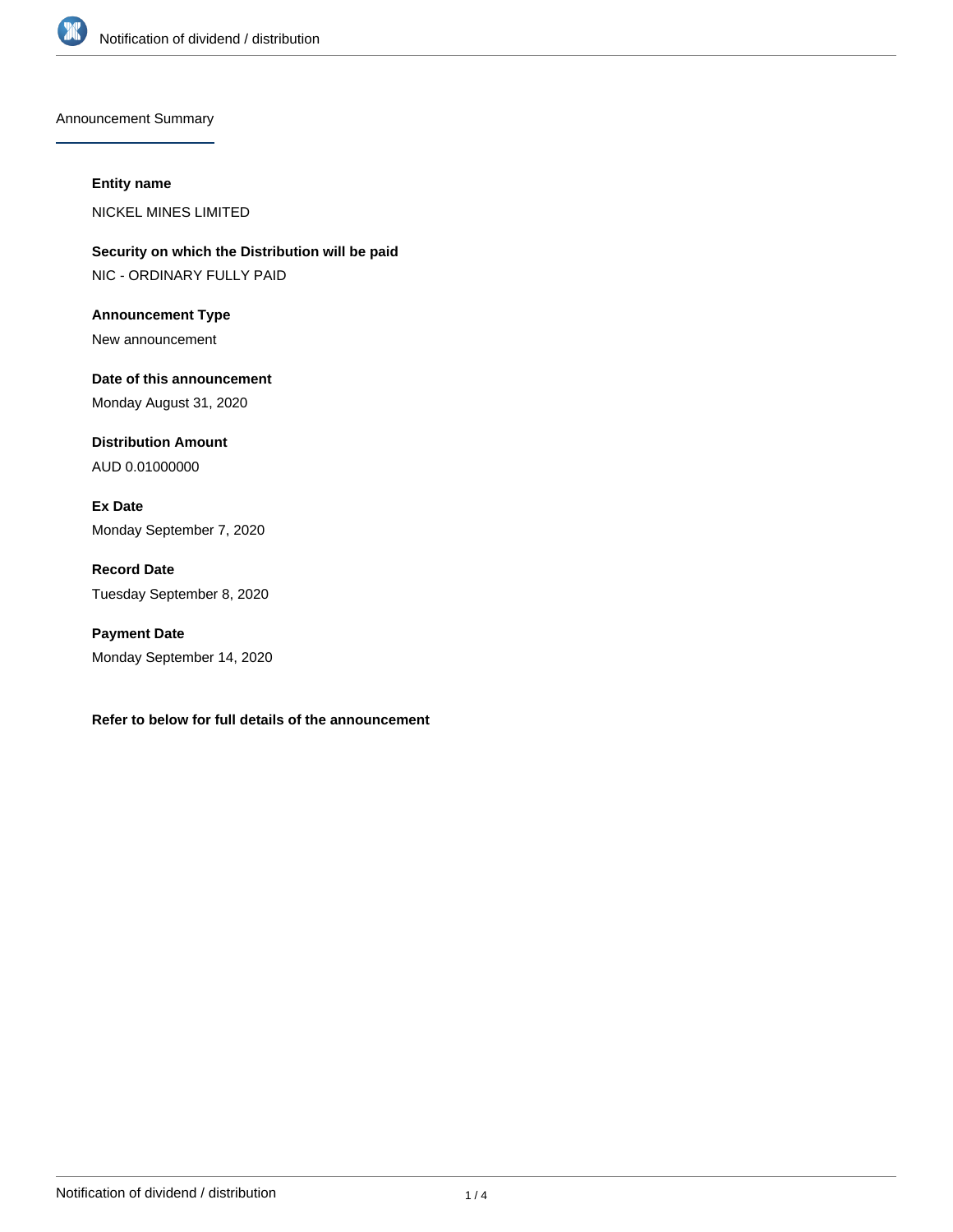

Announcement Details

Part 1 - Entity and announcement details

#### **1.1 Name of +Entity**

NICKEL MINES LIMITED

**1.2 Registered Number Type** ABN

**Registration Number**

44127510589

**1.3 ASX issuer code NIC** 

#### **1.4 The announcement is** New announcement

# **1.5 Date of this announcement**

Monday August 31, 2020

# **1.6 ASX +Security Code** NIC

**ASX +Security Description** ORDINARY FULLY PAID

Part 2A - All dividends/distributions basic details

**2A.1 Type of dividend/distribution ⊘** Ordinary

**2A.2 The Dividend/distribution:** relates to a period of six months

**2A.3 The dividend/distribution relates to the financial reporting or payment period ending ended/ending (date)**

Tuesday June 30, 2020

**2A.4 +Record Date** Tuesday September 8, 2020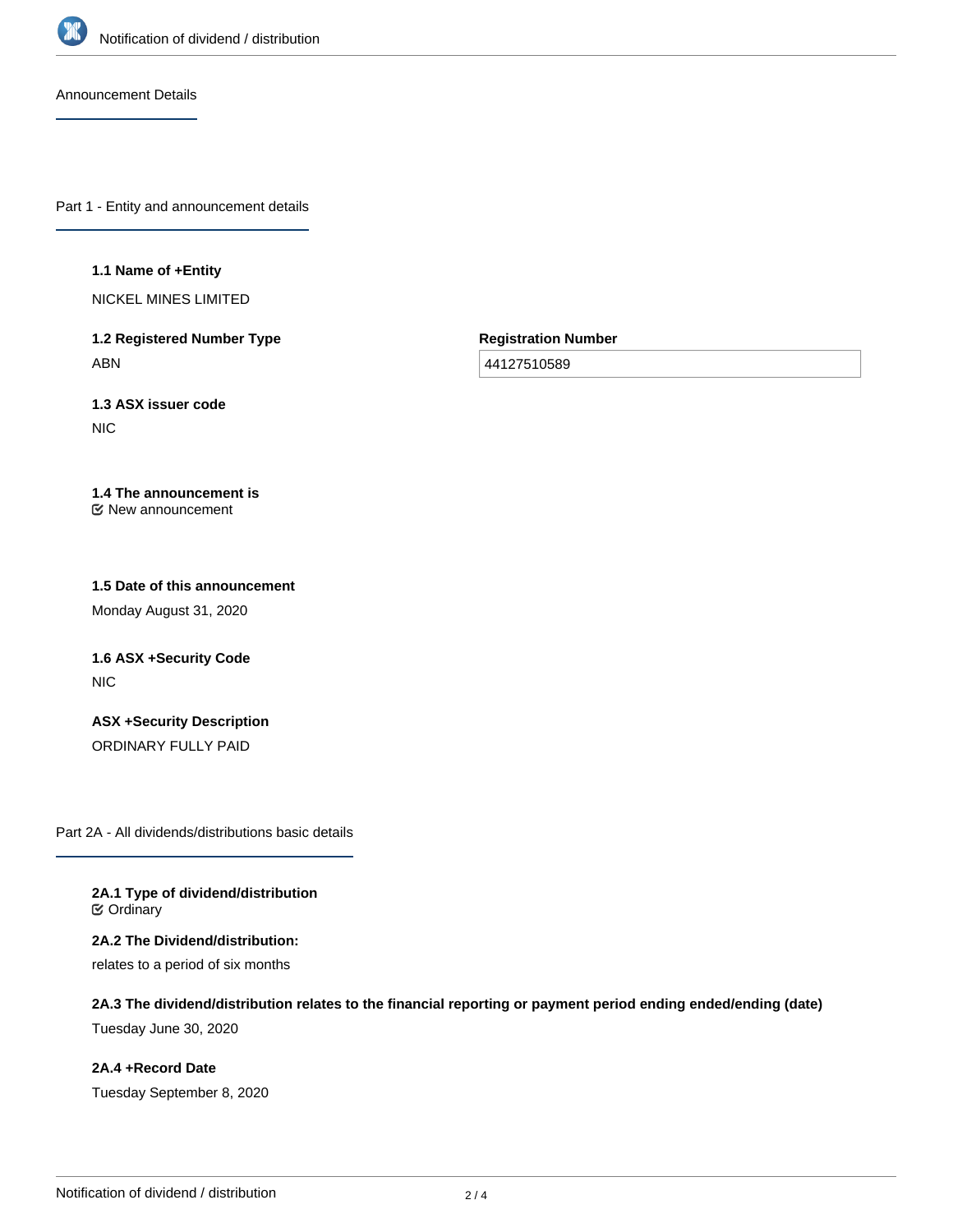

# **2A.5 Ex Date**

Monday September 7, 2020

#### **2A.6 Payment Date**

Monday September 14, 2020

**2A.7 Are any of the below approvals required for the dividend/distribution before business day 0 of the timetable?**

- **•** Security holder approval
- **Court approval**
- **Lodgement of court order with +ASIC**
- **ACCC approval**
- **FIRB approval**
- **Another approval/condition external to the entity required before business day 0 of the timetable for the dividend/distribution.**

No

**2A.8 Currency in which the dividend/distribution is made ("primary currency")**

AUD - Australian Dollar

**2A.9 Total dividend/distribution payment amount per +security (in primary currency) for all dividends/distributions notified in this form**

AUD 0.01000000

**2A.10 Does the entity have arrangements relating to the currency in which the dividend/distribution is paid to securityholders that it wishes to disclose to the market?** No

**2A.11 Does the entity have a securities plan for dividends/distributions on this +security?** We do not have a securities plan for dividends/distributions on this security

**2A.12 Does the +entity have tax component information apart from franking?** No

Part 3A - Ordinary dividend/distribution

**3A.1 Is the ordinary dividend/distribution estimated at this time?** No

**3A.1a Ordinary dividend/distribution estimated amount per +security** AUD

**3A.1b Ordinary Dividend/distribution amount per security** AUD 0.01000000

**3A.2 Is the ordinary dividend/distribution franked?** No